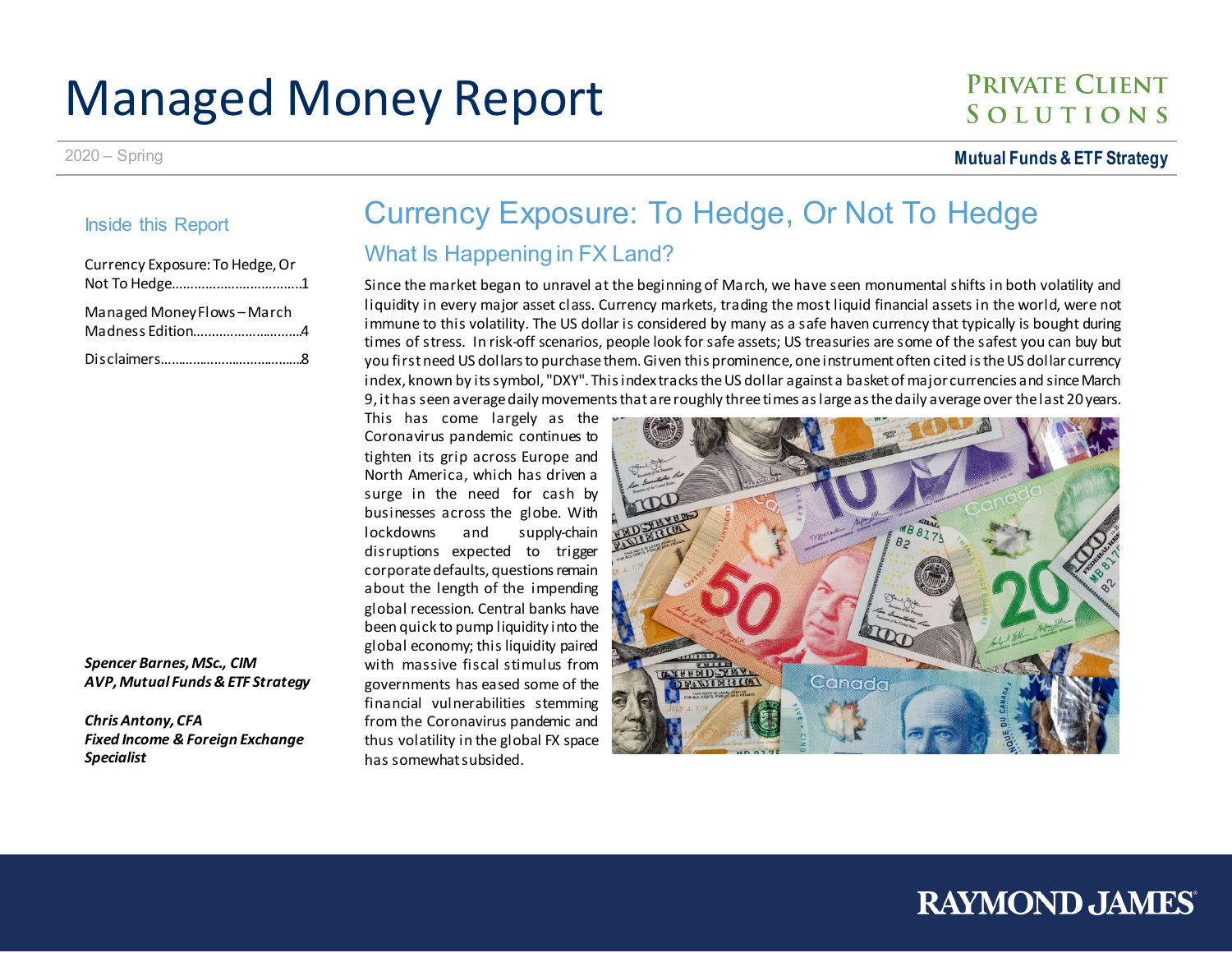Shifting our attention homeward, the loonie was hit with a double whammy, first by the pandemic, and second by plummeting oil prices.As people raced to safety in the US dollar, the USDCAD pair reached its highest intra-day level since January 2016. The CAD has been considered a petrocurrency for many years and as domestic and global benchmarks for crude oil reached near-historic lows, so too did our currency. On the supply side, at the beginning of March it become known that global oil producer heavyweights Russia and Saudi Arabia could not reach an agreement to extend global production curtailments, thus setting expectations for a swath of new oil supply to an already glut market. On the demand side of the equation, signs are pointing to reduced expectations for oil needs on the back of a looming recession. Canada's dependence on oil production is well known, with nearly 10% of GDP tied to the energy sector, and as such weak dynamics in the oil patch have weighed on Canada's outlook. Volatility in USDCAD has been impressive to say the least; similar to the DXY and over the same time period, we've seen average daily price movements of \$0.015 versus the \$0.004 average since 1999. For short term investors with assets abroad, the extreme volatility has been challenging to stomach depending on whether you were hedged or unhedged. However, taking a longer-term perspective the picture may not beso bleak.

## How can Currency Returns Impact Portfolio Assets?

Currency exposure can be an overlooked variable when investors map their strategic asset allocation and risk/return profile. Remaining exposed to foreign currency can either add or detract from returns depending on the relative performance of the Canadian dollar versus the currency of your asset. Hedging currency exposure protects your portfolio from volatility in currency markets ensuring you enjoy the pure return profile of the foreign-denominated assets invested in. Considering the Canadian market, investors must be cognizant of that fact that limitations, especially in key sectors like health care and information technology, or the desire to hold a fully diversified portfolio, requires one to consider currency relationships. However, as we will discuss later, the decision whether to hedge or not hedge currency comes down to more than one variable.



# How Do Funds Adjust for Currency?

Mutual Fund and ETF providers in Canada have long produced products that come in both a hedged or unhedged wrapper for passive mandates, and active managers investing in foreign denominated assets often have the decision to leave their assets unhedged, fully hedged, or partially hedged. In order to remove the currency exposure, a portfolio manager (PM) will employ the use of derivative instruments. For example, a Canadian-based PM trying to hedge \$US exposure in their portfolio will sell \$US forward contracts with the underlying amount equal to the portfolio's \$US exposure. Here, parties would agree to pay the performance difference of two currencies for an agreed amount of time, removing the effect of currency gains/losses that could have resulted from holding an asset in a foreign currency. For example, let us say that US dollar appreciates by 10% and our stocks appreciate by 10% as well. The portfolio is now up 20% but our forward contract is down 10%. The net result for the fund is 10% positive returns minus the cost of the forward. Currency returns can also be hedged with the use of option contracts.

#### **The Mechanics of Currency Hedging**



# Hedged vs. Unhedged - What is right for me?

Taking a closer look, we can see there are situations where hedging currency exposure is recommended as well as others where it may not be necessary. There is always a cost to hedging currency exposure and therefore it is prudent to do a cost-

# **RAYMOND. JAMES**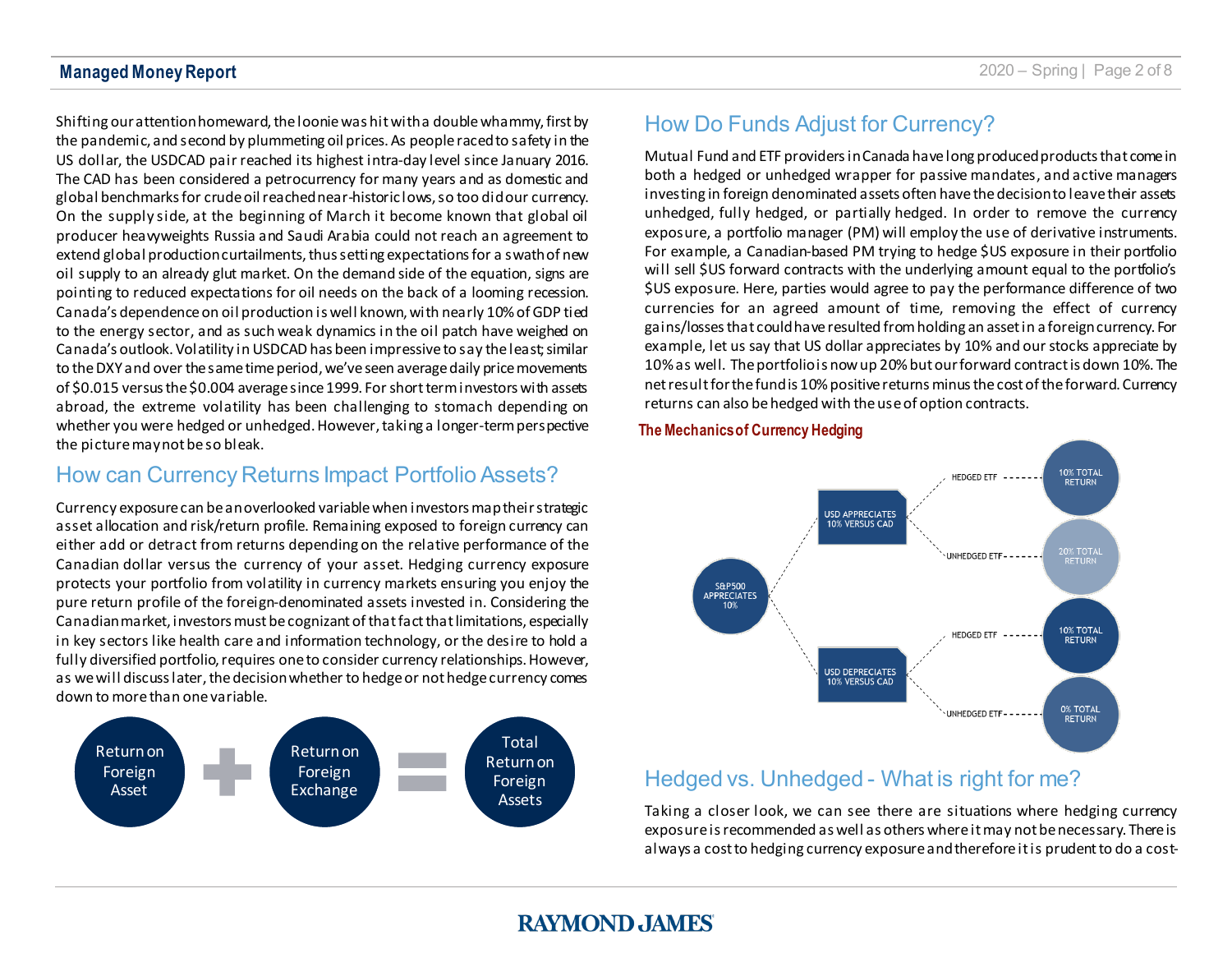benefit analysis. While the added cost of hedged products versus unhedged is typically small, roughly 5-10 basis points, over time this cost could eat into longerterm returns if it is deemed unnecessary. Two particularly important variables to consider when making this decision is time horizon and portfolio concentration.

#### **Time Horizon**

Taking a closer look at currency movements over time, we note that the impact of currency returns typically diminish over longer periods of time. For longer-term investors (i.e. 10-20 years) that can tolerate short-term fluctuations, hedging your currency exposure may not add value. However, for those with shorter time horizons the expected addition of volatility increases the need to hedge currency. The below charts show 20-year and 3-year monthly rolling returns for the DXY and USDCAD. As we can see, over a longer time horizon the return and volatility derived from currency is typically muted. However, over a shorter period it is quite clear that the opposite is true.



#### **USDCAD Trailing Returns**

#### **Portfolio Concentration**

A portfolio that is broadly diversified by geographic exposure will naturally have exposure to several different currency pairs. Given that currencies trade in relative terms to one another, it is expected that over time the net impact from FX can act as a natural hedge. The recent market pull back has demonstrated exactly this. US equity markets were down while USD relative to CAD was up materially. The net

result was Canadian investors with unhedged exposure were down less than the market was, based on the month-end results of Vanguard's S&P 500 ETFs (-8.29% unhedged vs -13.26% hedged).

### **Conclusion**

A common view shared amongst PMs is that it is very difficult to consistently add value through currency; we share this view. However, the relationship between a strengthening USD in periods of stress means wecould potentially see USD begin to lose steam as the global pandemicunfolds. That means there could be an opportunity for those investors that were unhedged going into this crisis to hedge their positions in the short term to lock in gains they've received from the USD. We would stress again however, that this is short term positioning to capture alpha, and a trade that would need to be monitored closely for when to revert back to unhedged positioning. The US dollar could continue to run, and perhaps levels do not revert back for some



#### **US Dollar Index (DXY) Trailing Returns**

Source: FactSet

time. In the long term however, we continue to believe that currency exposure can add diversification and some level of protection for Canadian investors in a global portfolio of equities.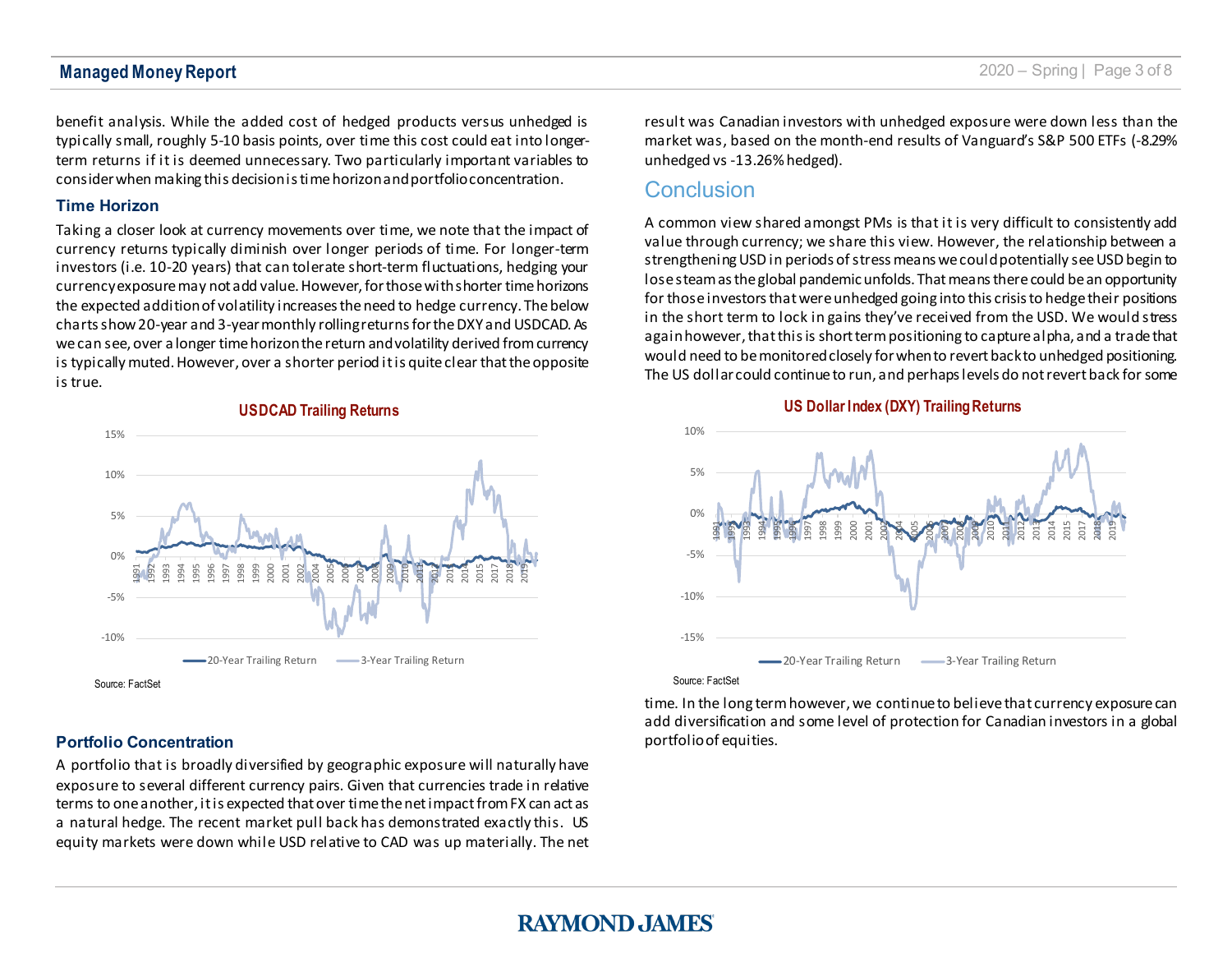# Managed Money Flows – March Madness Edition

On a quarterly basis, we review notable trends of asset flows into managed money products and the past quarter was certainly one for the record books. Canadiandomiciled ETFs and mutual funds (funds) provide the basis for our holistic look at where investors put their money to work this quarter, with a focus specifically on the month of March 2020 given the rise of the global pandemic.

#### **Overall Trends**

The first quarter was a period of exceptional change and volatile market conditions with investors moving their money faster than ever before. Drawdowns of the past think 2008-09—typically took many months to reach the levels we hit in a matter of days. Funds were not immune to investor movements and saw significant redemptions with almost \$16 billion net outflows from the space in March 2020 alone. While a large number no doubt, it is only a small fraction of overall fund assets in Canada; for context, the mutual fund industry in Canada is still over \$1.1 trillion. The quarter-to-date number of \$12 billion net outflows indicates there was some buying activity earlier in the year. On the flipside, ETFs saw significant net new inflows

**Net Flows (\$M)**

**Product Type March 2020 Q1 2020 1 Year** ETFs \$2,941 \$13,940 \$38,003 Mutual Funds (\$15,990) (\$12,010) (\$4,265)

to begin 2020 but did not capture all of fund outflows, particularly in March. The likely reason was investors increasing their cash to wait out the storm or purchasing individual equity names that appear from a long-term po

| ng Individual equity | : Sum | $(13.050)$ $1.928$ $1.33.758$            |  |  |
|----------------------|-------|------------------------------------------|--|--|
| ed to provide value  |       | Source: Momingstar. As at March 31, 2020 |  |  |
| erspective.          |       |                                          |  |  |

#### **Sell Bonds, Buy Equities!**

Based on asset flows in the managed money space, investors sold fixed income across the board and rotated into equities and cash. Fixed income categories saw over \$16 billion in net outflows with equity based categories seeing \$7.5 billion of new inflows. While almost every fixed income category was in net redemptions, high yield received significant net new assets. Given the nature of high yield fixed income, it is not surprising that these bonds were the hardest hit area of credit markets. In turn, itis also not surprising to see some buying interest in this space given these securities traded at such substantial discounts to normal levels. Many active managers are coining this the opportunity of a decade in the high yield space. Time will tell, but if history repeats itself, there certainly are some long-term opportunities out there.

Volatile fixed income markets in March also tested the daily and intraday liquidity offered by funds and ETFs with overall positive results. Fixed Income ETFs continued to trade while the underlying markets essentially froze up. The result



was meaningful intraday swings in prices, and significantly wider bid-ask spreads. In essence, fixed income ETFs started to provide a clearing price for bonds and the swings are simply the cost of liquidity in an illiquid market. The important take away for investors is that for those who did not require the intra-day liquidity, they were

unaffected by massive risk off trade. The table to the right highlights for three major fixed income index ETFs that performance was in line or beat the index on a month-end basis.

| <b>ETF</b>                               | <b>March 2020</b><br><b>Return</b> | <b>Benchmark</b><br><b>Return</b> |
|------------------------------------------|------------------------------------|-----------------------------------|
| ZAG - BMO Aggregate Bond                 | $-2.15%$                           | $-0.15%$                          |
| ZCB - BMO Corporate Bond                 | $-5.40%$                           | 0.01%                             |
| ZSB - BMO Short-Term Bond                | 0.34%                              | 0.20%                             |
| Source: Momingstar. As at March 31, 2020 |                                    |                                   |

Dislocations can happen between the Net Asset Value (NAV) and the closing price of the ETF due to how an ETF's NAV is calculated. Normally, a third party agent determines NAV by looking at recent transactions of a basket of bond prices, and they providean estimate for any bonds that have not traded. Canadian agents are unable to include real-time trade information, so estimating bond prices for indices is common practice here. However, this means that during periods of stress, the estimated prices are stale, and can inflate the ETF's NAV. To illustrate this cost of liquidity,we compared historical closing price to NAV for **BMO Aggregate Canadian Bond Index – ZAG,** one of the largest and most liquid fixed income ETFs in Canada. Our sample period was 10-years ending January 2020 which we compared to February and March of this year. Over this 10-year period, ZAG closed within  $+ 1\%$ of its NAV 99.31% of the time. In contrast, during the February and March sell off, **ZAGs** closing price was off by more than +-1% of NAV almost a third of the time(see chart). Put differently, ZAG has closed at a premium or discount almost the same number of times in the last two months as it has in the last 10 years.

# **RAYMOND, JAMES**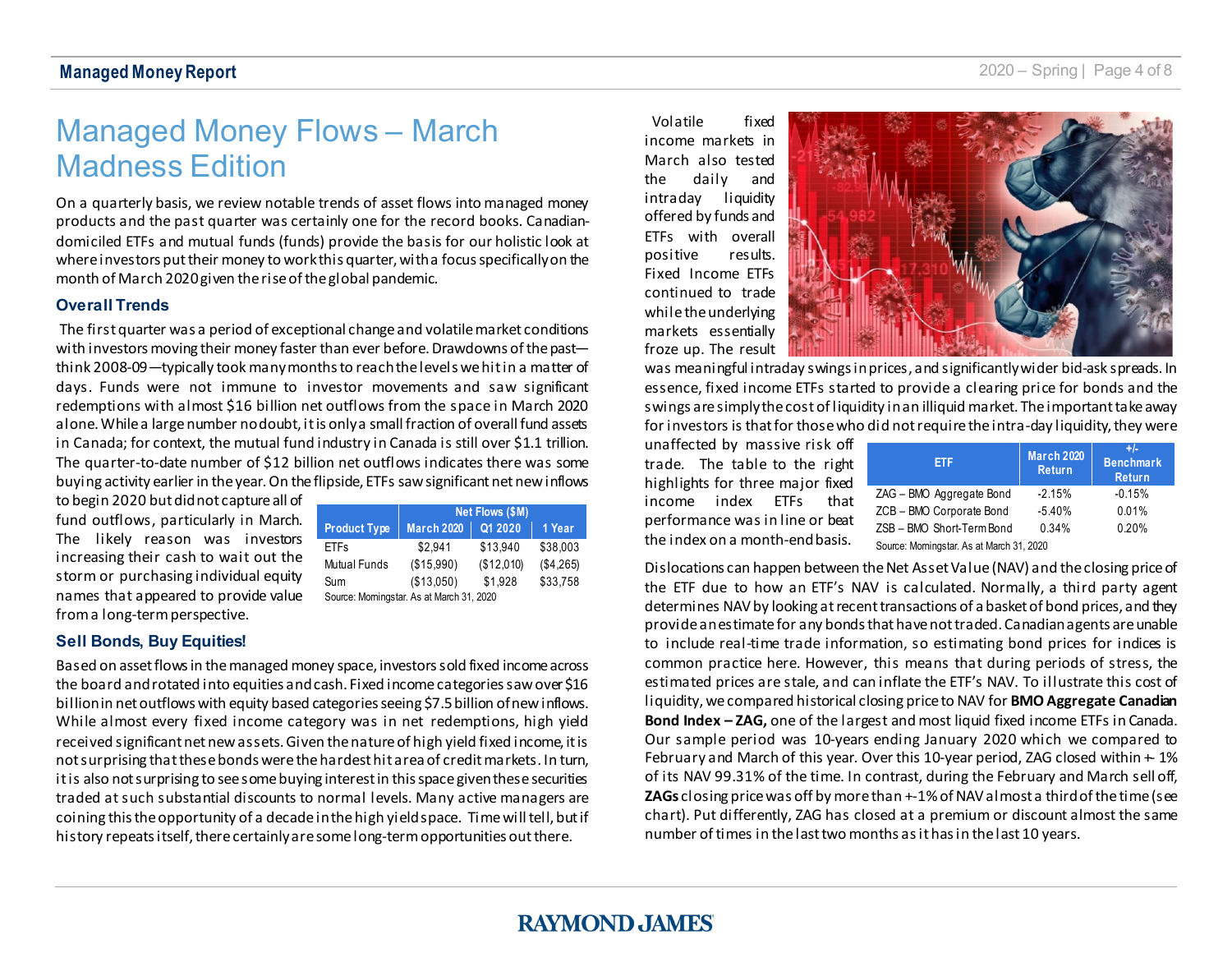#### 10 Year History - April 2010 to Jan 31, 2020 2500 1908 2000 Number of Trading Days Number of Trading Days 1500 1000 533 500 15 0 1 0 1 0 **000 - 1200** 12/07 / 20/07 Percent Difference of Closing Price and NAV<br>Percent Difference of Closing Price and NAV 010-1010 **Nolo-2010**  $2^{6/6}$ .  $3^{6/6}$ 3% Aglo February 1, 2020 to March 31, 202019 20 18 18 16 Days Number of Trading Days 14 Number of Trading 12 10 8 5 6 3 3 4 2 1 1 1 0 0 0 0 0 0  $\theta$ ralloy (Bli (21/0) (21/0) 10/07 00/07 (310) (210) (ello) (allo) Olo (plo) 010 - 1010 **Volo** 2010  $2^{16}$ ,  $3^{16}$ agle be Adlo colo Edlo Calo

#### **ZAG – Frequency of Daily Closing Price Deviations From Net Asset Value (NAV)**

#### Percent Difference of Closing Price and NAV

Source: FactSet; As at April 15, 2020

#### **Deep Dive - What People Sold**

Fixed income represented the top three funds and one of the top ETFs in net redemption as the table below highlights. Interestingly, PIMCO Monthly Income Fund was the third most redeemed fund for the month of March, but experienced net inflows for the first quarter as a whole. On the ETF front, the top redeemed ETF was **Purpose High Interest Savings –PSA,** with people looking to put some cash to work in the market turmoil. While there was some speculation to the liquidity of these cash based ETFs, they seemed to have weathered a 25% fund redemption with no impact to the NAV or remaining investors - a good test in a period of historical stress and volatility. Rounding out ETF redemptions in March was **BMO Aggregate Bond Index – ZAG**, and **BMO Long Federal Bond ETF – ZFL**. With these bonds protecting on the downside for the month of March, **ZAG** (2.15%) and **ZFL** 0.59%, it appears that investors were selling their winners and increasing their risk appetite by moving into more opportunistic areas of the market.

#### **Deep Dive - What People Bought**

The top purchased investment for both funds and ETFs was high yield fixed income. On the fund side it was the recently and only temporarily uncapped, **PH&N High Yield Bond Fund**, and for ETFs the **NBI High Yield Bond Fund – NHYB.** Such a large move into lower quality credit could be seen as risky; however, historical analysis conducted by JPMorgan suggests that when high yield spreads widen to the extent they did, from +350 basis points (bps) in late February to nearly 1100bps in late March, a strong positive one year return has historically always occurred. We are reminded, however, that past performance is no guarantee of future performance.

Rounding out the top purchases in March for ETFs were, unsurprisingly, large cap indices for Canada, **iShares Core S&P/TSX Capped Composite Index ETF** – **XIC**, and the United States, **iShares Core S&P 500 ETF CAD-HEDGED –XSP**. In the fund space, **RBC European Equity** came in second and **PH&N US-Multi-Style All-cap Equity** rounded out the pack in third.

# **RAYMOND, JAMES**

 $7000$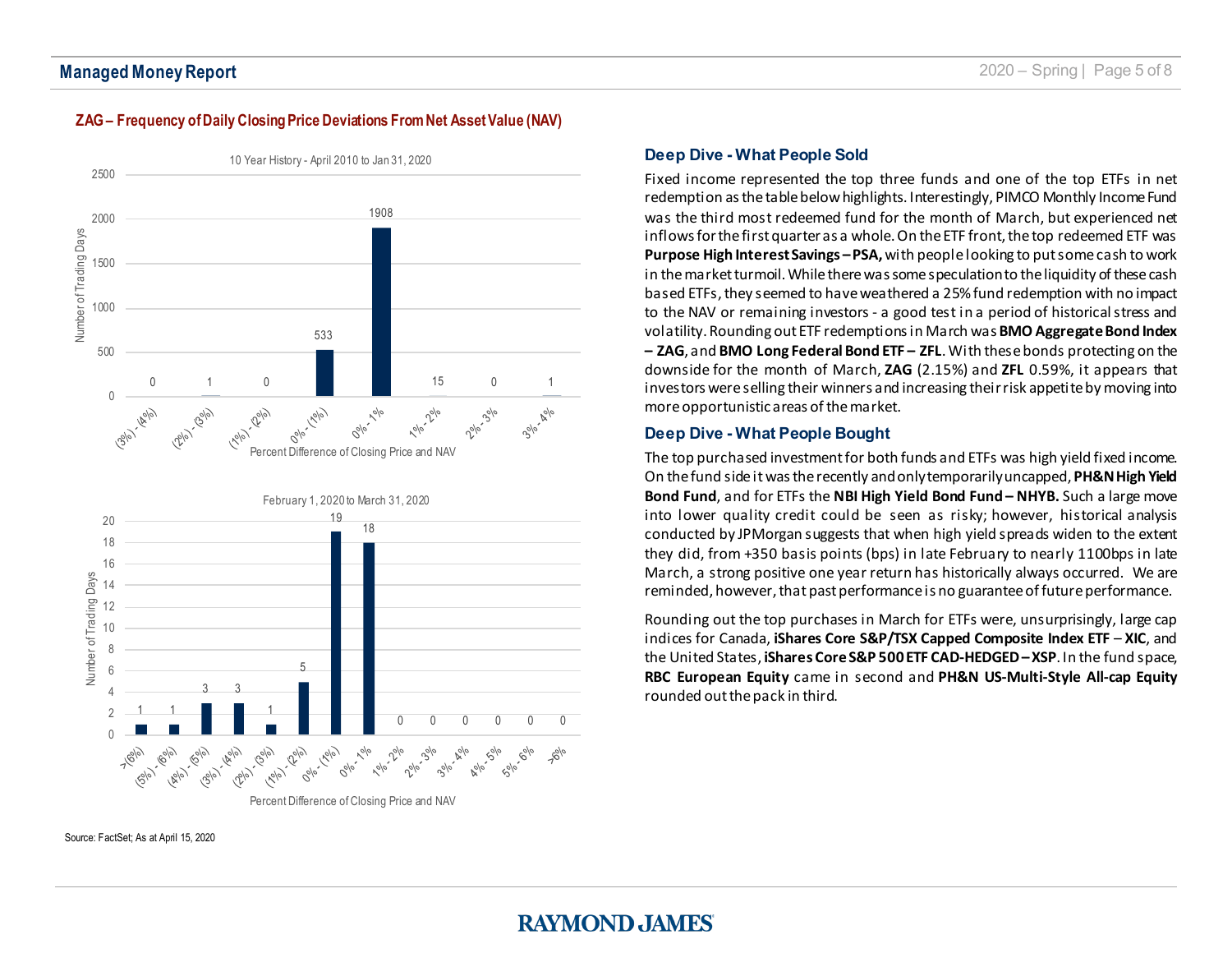# Mutual Fund and ETF Flows – March 2020

|                                  |        | <b>Net Flows (SM)</b> |                                   |
|----------------------------------|--------|-----------------------|-----------------------------------|
| ' Morningstar Broad Category     | Mar-20 |                       | Morningstar Broad Category        |
| Canadian Fix ed Income           |        |                       | Canadian Short Term Fix ed Income |
| Global Fixed Income              |        |                       | Canadian Fixed Income             |
| Canadian Short Term Fixed Income |        |                       | Canadian Long Term Fixed Income   |
|                                  |        |                       |                                   |

### **Net Flows (\$M) Morningstar Broad Category Mar-20 Mar-20 Q1 2020** Canadian Short Term Fix ed Income (\$563) (\$419) Canadian Fix ed Income (\$410) \$1,344 Canadian Long Term Fix ed Income (\$276) (\$9) Sub-total (\$1,249) \$916

#### **Largest Net New Fund Flows**

| <b>Funds</b> |  | <b>ETFs</b> |
|--------------|--|-------------|
|              |  |             |

|                                   | <b>Net Flows (\$M)</b> |         |  |
|-----------------------------------|------------------------|---------|--|
| <b>Morningstar Broad Category</b> | Mar-20                 | Q1 2020 |  |
| Canadian Equity                   | \$1.731                | \$1.284 |  |
| US Equity                         | \$1.182                | \$132   |  |
| European Equity                   | \$832                  | \$869   |  |
| Sub-total                         | \$3.745                | \$2.285 |  |

|                                   |         | Net Flows (\$M) |  |  |
|-----------------------------------|---------|-----------------|--|--|
| <b>Morningstar Broad Category</b> | Mar-20  | Q1 2020         |  |  |
| US Equity                         | \$1.547 | \$3.907         |  |  |
| High Yield Fix ed Income          | \$769   | \$877           |  |  |
| <b>Canadian Equity</b>            | \$721   | \$1.652         |  |  |
| Sub-total                         | \$3.037 | ነና 437          |  |  |

### **Largest Redemptions by Individual Security**

|                                    |           | Net Flows (\$M) |                                   |
|------------------------------------|-----------|-----------------|-----------------------------------|
| Mutual Funds                       | Mar-20    |                 |                                   |
| RBC Bond Fund                      |           |                 | Purpose High Interest Savings ETF |
| <b>RBC Global Bond Fund</b>        |           | (S1.165)        | BMO Aggregate Bond ETF            |
| PIMCO Monthly Income Fund (Canada) |           |                 | BMO Long Federal Bond ETF         |
|                                    | (\$4.899) |                 |                                   |

|                                   |           | <b>Net Flows (\$M)</b> |  |  |
|-----------------------------------|-----------|------------------------|--|--|
| <b>ETFs</b>                       | $Mar-20$  | Q1 2020                |  |  |
| Purpose High Interest Savings ETF | (\$490)   | $($ \$400)             |  |  |
| BMO Aggregate Bond ETF            | (S457)    | (\$133)                |  |  |
| <b>BMO Long Federal Bond ETF</b>  | (S253)    | (S138)                 |  |  |
| Sub-total                         | (\$1,200) |                        |  |  |

#### **Largest Net New Flows by Individual Security**

#### **Funds ETFs**

|                                           | Net Flows (\$M) |         |  |
|-------------------------------------------|-----------------|---------|--|
| <b>Mutual Funds</b>                       | Mar-20          | Q1 2020 |  |
| PH&N High Yield Bond Fund                 | \$638           | \$691   |  |
| RBC European Equity Fund                  | \$554           | \$534   |  |
| PH&N U.S. Multi-Style All-Cap Equity Fund | \$504           | \$508   |  |
| Sub-total                                 | \$1.696         | \$1.733 |  |

Source: Morningstar. As at March 31, 2020

|                                       | Net Flows (\$M) |         |  |
|---------------------------------------|-----------------|---------|--|
| <b>ETFs</b>                           | $Mar-20$        | Q1 2020 |  |
| NBI High Yield Bond ETF               | \$825           | \$825   |  |
| iShares Core S&P 500 ETF (CAD-Hedged) | \$767           | \$795   |  |
| iShares Core S&P/TSX Capped Comp ETF  | \$602           | \$421   |  |
| Sub-total                             | \$2.195         | \$2.042 |  |

# **RAYMOND JAMES**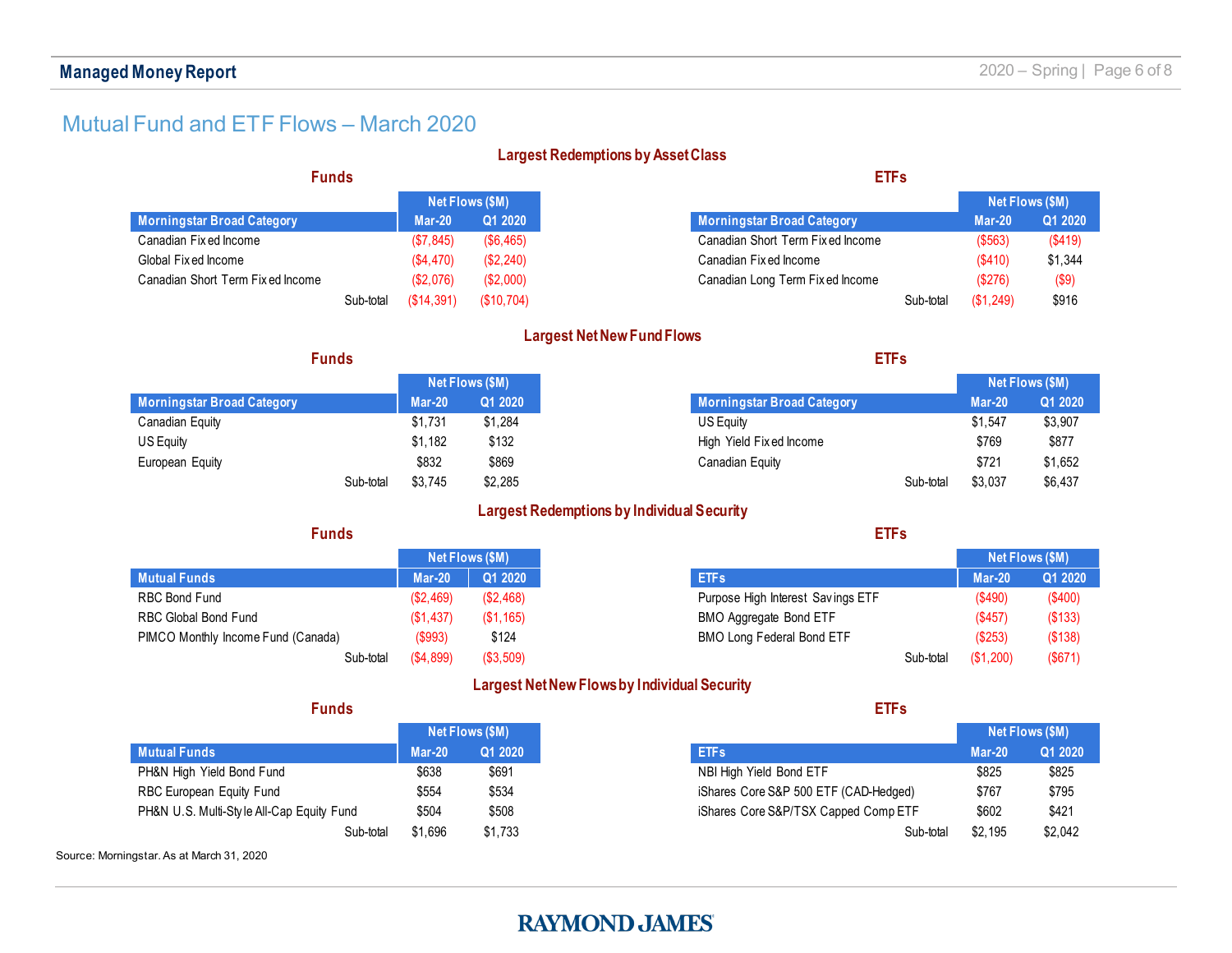#### **Managed Money Report**

#### **The Bottom Line**

The tide continues to shift towards ETFs in favour of traditional funds. ETFs provide investors two major benefits in times of stress but come with their own cautions. The first major benefit is intra-day liquidity. Investors are able to buy and sell ETFs at any given point during the day, but this is also the first major drawback. During periods of increased volatility, there can be a meaningful discount in your sale price in the form of wider bid-ask spreads and substantially discounted underlying markets, as was the case of fixed income markets toward the end of March.

The second benefit of ETFs versus mutual funds in stressed periods is greater transparency of transaction costs, and in turn, clearer protection for unit holders who remain invested in theETF. Potentially inflated transaction costs and volatile intraday swings are borne by those wishing to transact, not the remaining unit holders. In essence, only those who sell their ETFs during this period of stress see a discount in the value of their investment, and only they bear the increased trading costs. Funds still protect remaining unit holders from these transaction costs, but it can be more work to do so. It is fair to say that most funds are actively managed in Canada; this fact gives portfolio managers the discretion on how they use cash in the portfolio including implementing new ideas and providing cash for redemptions. For funds that are seeing significant net redemptions, they might need to start changing the composition of the investment pool to have the necessary cash on hand. For example, funds may need to sell their most liquid assets to meet an immediate surge in redemptions.

Significant drawdowns in markets provide an important time to review positions in our portfolio and reflect on our long -term strategic asset allocation. March 2020 reminded us all of the power of global diversification in terms of asset -type and geography. Following our asset allocation for a globally balanced portfolio, a moderate investor in the Freedom Enhanced Income program outperformed the Canadian equity market by 10.4% and outperformed a 50/50 balanced Canadian portfolio by 2.11%. It is important to reflect on these numbers because going forward, there will be countless funds and ETFs that will "shoot the lights out" from March lows. When we see those returns, it will be prudent of us to remember the protection offered by diversification and ensure the changes we implement serve to enhance our future requirements, based on our needs. Some positions provide income, some stability, others growth opportunities. It has never been more important to stay focused on what is important to you, and try to avoid the noise out there that only seems to be growing louder.

# **RAYMOND. JAMES**